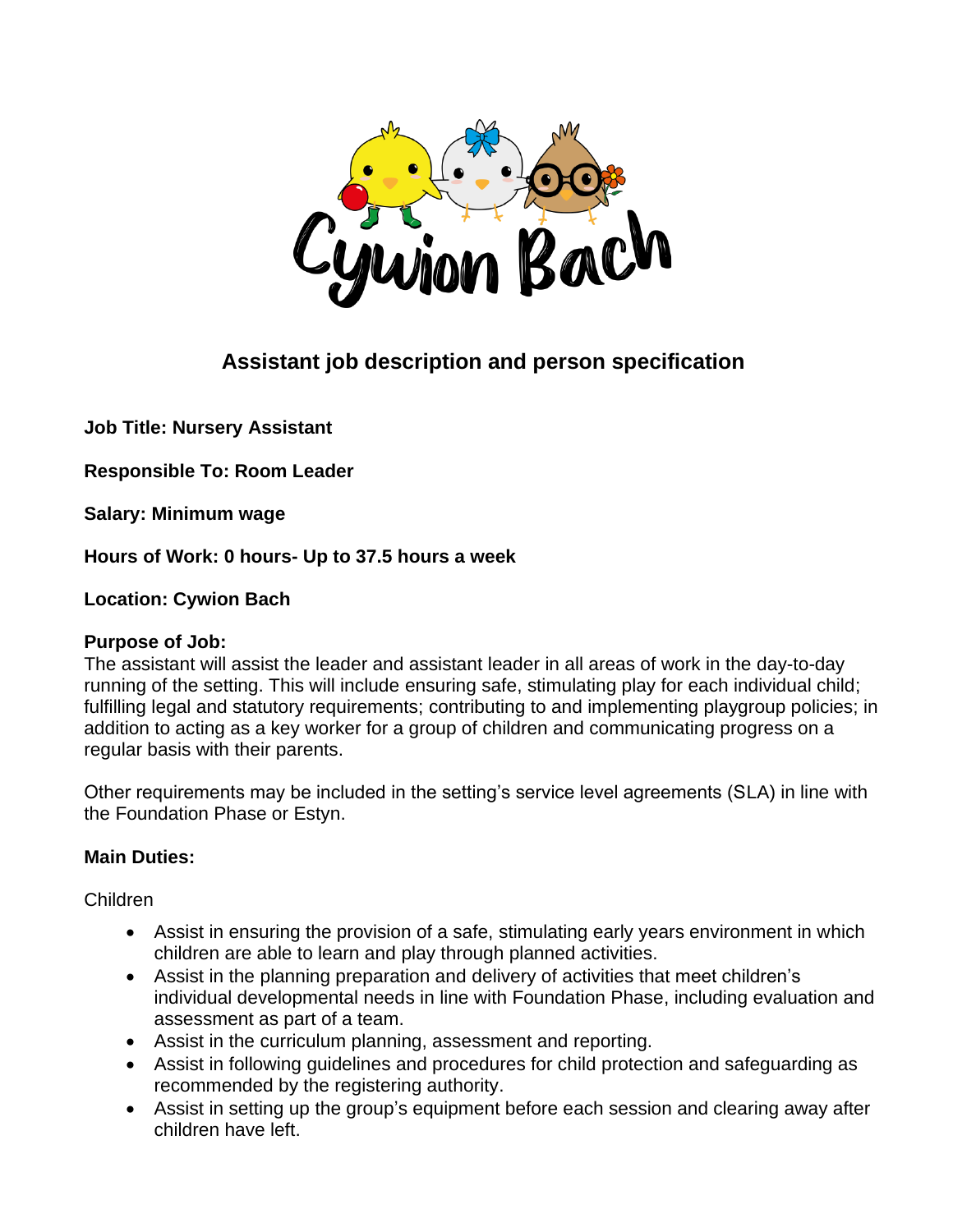• Assist in implementing procedures for children with additional needs.

#### Staff and Management

- Inform the line manager of any problems, disagreements and/or concerns.
- Take an active part in team meetings, planning and preparation of activities.
- Assist where directed in liaising with parents, schools and other agencies.
- Encourage parental involvement and support of the setting.
- Treat all children, parents, staff/colleagues, committee and trustees with respect and provide an example of good conduct that you would expect others to follow.

#### Administration

- Assist in ensuring all administration is up to date.
- Assist where directed in ensuring records and systems are maintained.

#### Legal

- Assist in ensuring that all aspects of service provision meet with the requirements of relevant legislation, eg The Children Act 1989, CIW, and Estyn. Help to maintain the standards at all times with the support of other staff, committee, trustees and manager.
- Assist in undertaking the health and safety responsibilities that fall within the Health and Safety at Work etc Act 1974.
- Assist in ensuring that all activities are operated in accordance with equal opportunities legislation and all policies.
- Assist in carrying out and maintaining risk assessments and policies.
- Attend regular training to keep updated on legislation and for personal development.

There is a six-month probationary period for this post and it is subject to a satisfactory enhanced DBS check. This job description is as currently applies and will be reviewed regularly as part of development and performance review, and may be subject to other variances. You may be required to undertake other tasks that can be reasonably assigned to you from time to time.

The management committee approved this job description.

Signed **Example 2 Signed Review date**  $\sim$